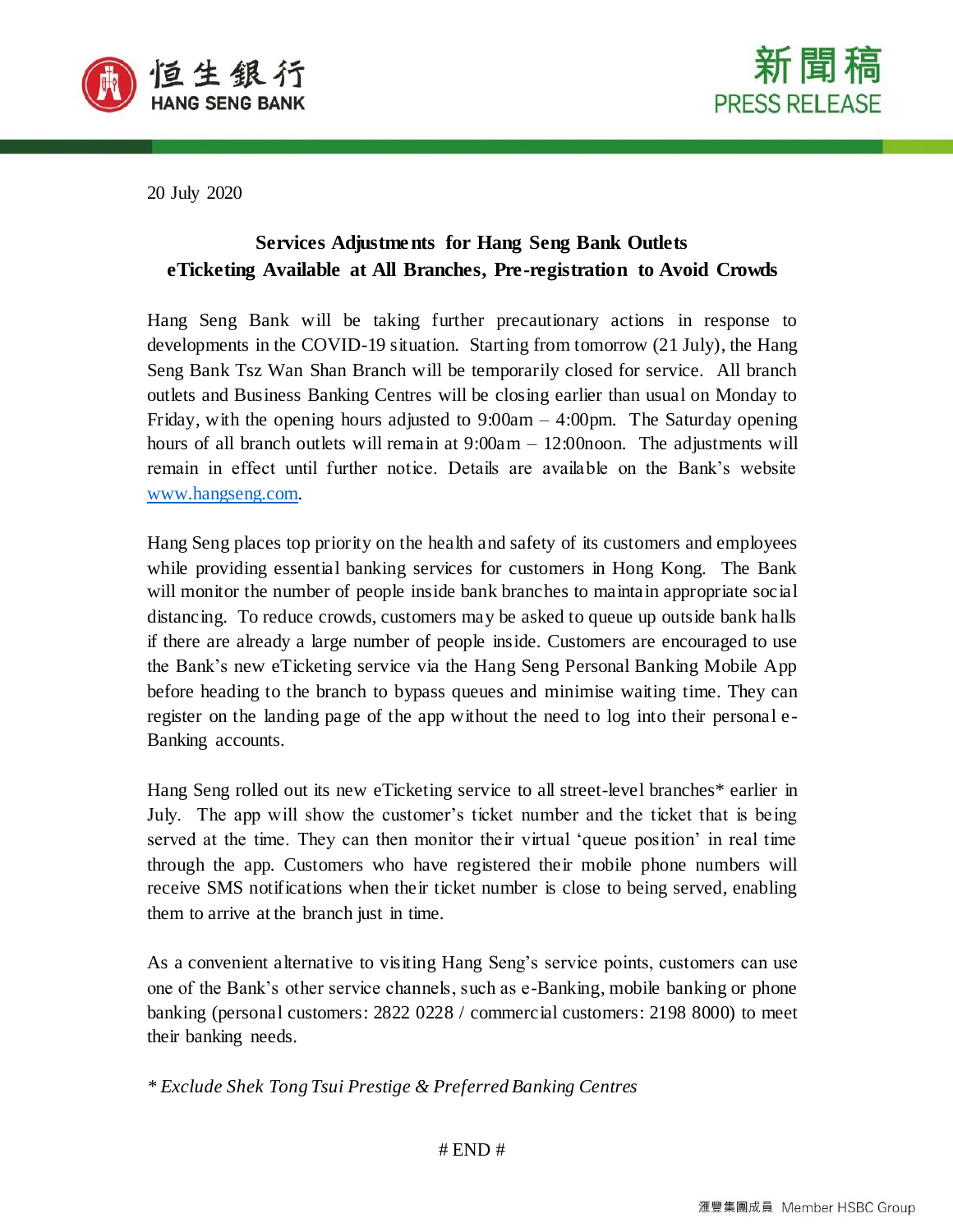



# **Services Adjustments for Hang Seng Bank Outlets / 2**

## **Photo Caption**

#### Photo 1

To bypass the queue and minimise their in-branch waiting time, customers can obtain an eTicket for counter services at all Hang Seng street-level branches via the Hang Seng Personal Banking mobile app before they arrive. They can register on the landing page of the app without the need to log into their personal e-Banking accounts. The app will show their ticket number as well as the ticket currently being served.

| Ξ<br>eTicketing for Counter Services                                                                                                                                                                                  | Your Ticket & Status<br>≡<br>As at 01 Apr 2020, 09:09 HKT                                                                                                                                                                   | Ξ      | 模位手機取票服務                                                                   | 你的輪侯票號及狀況<br>Ξ<br>数至2020年04月01日 - 09:09 香港時間               |                                                                                    |  |
|-----------------------------------------------------------------------------------------------------------------------------------------------------------------------------------------------------------------------|-----------------------------------------------------------------------------------------------------------------------------------------------------------------------------------------------------------------------------|--------|----------------------------------------------------------------------------|------------------------------------------------------------|------------------------------------------------------------------------------------|--|
| Get a ticket in advance for Counter Services to<br>(2)<br>save waiting time. Counter Services include<br>General Deposit, Withdrawal, Account Transfer<br>and Time Deposit, etc (Account Opening is not<br>included). | Hankow Road Branch<br>4 Hankow Road<br>Mon - Fri: 09:00 - 17:00<br>Sat: 09:00 - 12:00                                                                                                                                       | 提样提示   | 连距预先取票,節皆植位摧務等候時間。横位服務包<br>(2)<br>技:一般存款、提款服務·戶口轉接及定期存款服務<br>等等(不包括锁立户口) - | 漢口媒分行<br>運口道は<br>程期一至五:09:00 - 17:00<br>星期六: 09:00 - 12:00 |                                                                                    |  |
| Service reminder                                                                                                                                                                                                      | Sun: Close                                                                                                                                                                                                                  |        | 福位手機取票局预将於分行管单時間結束前30分隔停                                                   | 岸期日;休息                                                     |                                                                                    |  |
| eTicketing Counter Services will stop 30 minutes                                                                                                                                                                      | <b>General Banking</b>                                                                                                                                                                                                      |        | 止。西看更多拍制服務資訊。                                                              |                                                            | 一般銀行服務                                                                             |  |
| before the branch closes. Learn more about<br>service information.                                                                                                                                                    | Last ticket served<br>Your ticket number<br>C <sub>004</sub><br>■ C010                                                                                                                                                      |        | 我是以下超行服務之客戶                                                                | 现正成现中的常疑<br>C <sub>004</sub>                               | costs hand.<br>$\equiv$ C010                                                       |  |
| I am a customer of                                                                                                                                                                                                    | 5 people waiting ahead of you                                                                                                                                                                                               | 侵越理财   | <b>PRESTIGE</b>                                                            | 前面有5人等候中                                                   |                                                                                    |  |
| <b>PRESTIGE</b><br>Prestige Banking                                                                                                                                                                                   | 1. Please arrive at the branch with your ticket within the<br>service hours.                                                                                                                                                | 侵蚀现时   | Prefsurd.                                                                  | 1. 精胶壁等時間內集固你的輪像需被抵连分行袋理模位<br>解释:                          |                                                                                    |  |
| Prefacred.<br><b>Preferred Banking</b>                                                                                                                                                                                | 2. The ticket will be voided if your number has<br>been called.                                                                                                                                                             |        | 2. 若你的精悦素魅己過, 語葉號將書無效。                                                     |                                                            |                                                                                    |  |
|                                                                                                                                                                                                                       |                                                                                                                                                                                                                             | 一般銀行服務 |                                                                            | 發扬:                                                        |                                                                                    |  |
| General Banking                                                                                                                                                                                                       | Disclaimer:<br>1. The Bank may at its discretion decide whether to<br>serve any customer who cannot present the tidest                                                                                                      |        |                                                                            | 建决定是否投供有限现在-                                               | 1. 客户若到建指定领生结行分行後未能出示于提择式内有限<br>取票申請的確認指示或手機短訊以作調別及驗證,本行有                          |  |
|                                                                                                                                                                                                                       | information upon arrival at the selected branch for<br>verification purpose.                                                                                                                                                |        |                                                                            |                                                            | 2. 本質所關示之種位輪候狀況均為實時數據, 並會接固定時<br>開白動車術·慎生調行有限公司 ("本行") 對加訊情送過                      |  |
|                                                                                                                                                                                                                       | 2. The information shown is based on real-time and<br>refreshed at fixed interval. Hang Seng Bank Limited<br>(the "Bank") will not accept liability for any delay,<br>errors, omissions or failure associated with the SMS. |        |                                                                            | 经将的福利,若曾须事报请知。                                             | 程之任何延誤·韻誤·读遍或未经發出,無論差否因病感<br>朝鮮、毛統放線、電話律放眼器或被第三方事項症状推<br>数。范不承接責任,本行保留精神更改。暂停及結束有關 |  |
|                                                                                                                                                                                                                       | Cancel the ticket                                                                                                                                                                                                           |        |                                                                            |                                                            | 取消票號                                                                               |  |

eTicketing for Counter Services 櫃位手機取票服務